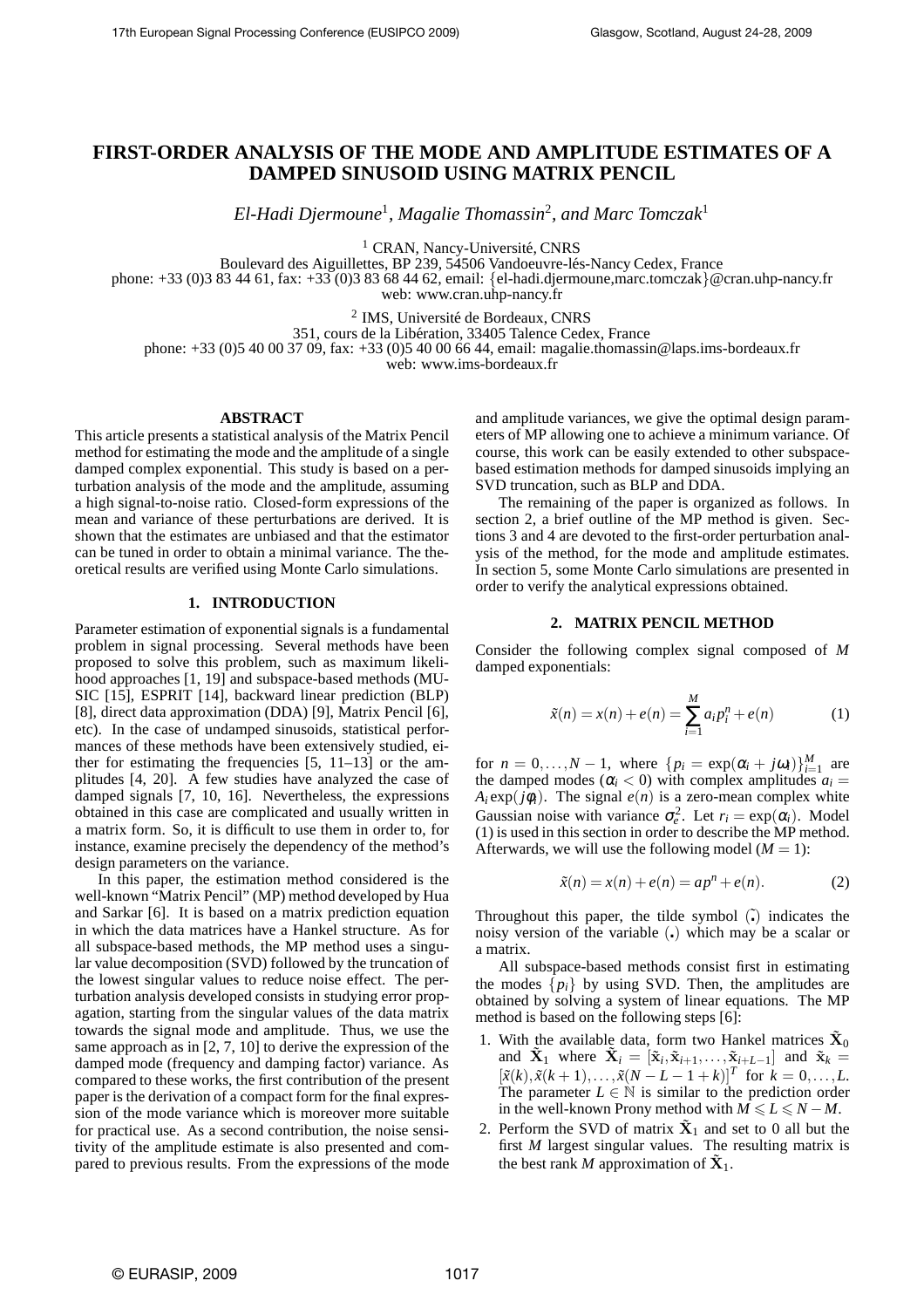3. Compute the reduced rank pseudoinverse of  $\tilde{\mathbf{X}}_1$  (denoted by  $\tilde{\mathbf{X}}_1^{\dagger}$ ) to obtain matrix  $\tilde{\mathbf{Z}}$ :

$$
\tilde{\mathbf{Z}} = \tilde{\mathbf{X}}_1^{\dagger} \tilde{\mathbf{X}}_0.
$$
 (3)

- 4. The estimated modes  $\{\tilde{p}_i\}_{i=1}^M$  correspond to the inverse of the *M* eigenvalues of matrix  $\tilde{Z}$  lying outside the unit circle in the complex plan.
- 5. Once the modes are estimated, the amplitudes can be computed by solving the following linear system in the least-squares sense:

$$
\begin{bmatrix} 1 & \cdots & 1 \\ \tilde{p}_1 & \cdots & \tilde{p}_M \\ \vdots & & \vdots \\ \tilde{p}_1^{K-1} & \cdots & \tilde{p}_M^{K-1} \end{bmatrix} \begin{bmatrix} \tilde{a}_1 \\ \vdots \\ \tilde{a}_M \end{bmatrix} \approx \begin{bmatrix} \tilde{x}(0) \\ \vdots \\ \tilde{x}(K-1) \end{bmatrix}
$$

$$
\tilde{\mathbf{P}}_K \tilde{\mathbf{a}} \approx \tilde{\mathbf{x}}_K.
$$

It leads to  $\tilde{\mathbf{a}} = (\tilde{\mathbf{P}}_K^H \tilde{\mathbf{P}}_K)^{-1} \tilde{\mathbf{P}}_K^H \tilde{\mathbf{x}}_K$ . Here,  $K \le N$  represents the number of equations used to estimate the amplitudes. The role of this parameter will be discussed later.

# **3. PERTURBATION OF THE MODE**

In the single-mode case (model (2)), the matrix  $X_1$  is rank 1 and it can be shown [10] that its SVD is given by:

$$
\mathbf{X}_1 = \sigma_1 \mathbf{u}_1 \mathbf{v}_1^H
$$

where  $\sigma_1 = Ar(k_v k_u)^{1/2}$  is the unique nonzero singular value of  $X_1$ , and

$$
\mathbf{u}_1 = \frac{\exp(j\phi)}{\sqrt{k_u}} [1, p, \cdots, p^{N-L-1}]^T
$$

$$
\mathbf{v}_1 = \frac{\exp(-j\omega)}{\sqrt{k_v}} [1, p^*, \cdots, p^{*L-1}]^T
$$

are the corresponding principal singular vectors. The terms  $k_u$  and  $k_v$  are the normalization of vectors  $u_1$  and  $v_1$  ( $k_u$  =  $\sum_{i=0}^{N-L-1} r^{2i}$ ,  $k_v = \sum_{i=0}^{L-1} r^{2i}$ , respectively. The superscripts "*T*" and "*H*" denote matrix transpose and conjugate transpose, respectively. According to perturbation theory, a small error in  $\mathbf{\hat{X}}_1$  produces a perturbation in the eigenvalue  $\sigma_1^2$  of  $X_1^H X_1$ . At high SNR, the first order approximation of this perturbation is given by [17]:

$$
\Delta \sigma_1^2 = \mathbf{v}_1^H (\tilde{\mathbf{X}}_1^H \tilde{\mathbf{X}}_1 - \mathbf{X}_1^H \mathbf{X}_1) \mathbf{v}_1 \n= \mathbf{v}_1^H (\mathbf{E}_1^H \mathbf{X}_1 + \mathbf{X}_1^H \mathbf{E}_1) \mathbf{v}_1.
$$
\n(4)

where  $E_1$  is a Hankel matrix of noise entries. It is built as  $X_1$ , that means that  $\tilde{X}_1 = X_1 + E_1$ . Now, at high SNR, the matrix  $\tilde{\mathbf{X}}_1$  is approximately rank 1, thus:

$$
\tilde{\mathbf{X}}_1^{\dagger} \approx \frac{1}{\tilde{\sigma}_1^2} \tilde{\mathbf{X}}_1^H.
$$
 (5)

Replacing this expression in (3) and using the fact that  $\tilde{\mathbf{X}}_0 =$  $X_0 + E_0$  (so  $E_0$  is also a Hankel matrix of noise elements), it yields:

$$
\Delta \mathbf{Z} = \tilde{\mathbf{Z}} - \mathbf{Z} \approx \frac{1}{\sigma_1^2} (-\mathbf{Z} \Delta \sigma_1^2 + \mathbf{X}_1^H \mathbf{E}_0 + \mathbf{E}_1^H \mathbf{X}_0).
$$



Figure 1: Plot of  $L_{opt}/N$  as a function of  $\alpha$  for some values of *N*.

The first order perturbation of the nonzero eigenvalue  $z_1$  of the matrix Z is then:

$$
\Delta z_1 = \frac{1}{\sigma_1^2} \mathbf{v}_1^H (-\mathbf{Z} \Delta \sigma_1^2 + \mathbf{X}_1^H \mathbf{E}_0 + \mathbf{E}_1^H \mathbf{X}_0) \mathbf{v}_1.
$$

Since  $\tilde{p} = 1/\tilde{z}_1$ , it can be shown that  $\Delta p \approx -p^2 \Delta z_1$ . Moreover, as  $\mathbf{Z} = \frac{1}{p} \mathbf{v}_1 \mathbf{v}_1^H$  and by using the expression of  $\Delta \sigma_1^2$  in  $(4)$ , we finally obtain

$$
\Delta p = \frac{p}{\sigma_1} \mathbf{u}_1^H (\mathbf{E}_1 - p \mathbf{E}_0) \mathbf{v}_1.
$$
 (6)

This expression of the mode error shows that the estimate is unbiased, that is  $\mathbb{E} \{\Delta p\} = 0$ . Hence, it is easy to show that  $\mathbb{E}\{\Delta \omega\} = \mathbb{E}\{\Delta \alpha\} = 0$ . Moreover, under the assumption of white Gaussian noise, after some calculations we found that  $\mathbb{E}\left\{(\Delta p)^2\right\} = 0$ , and [3]

$$
\mathbb{E}\left\{ |\Delta p|^2 \right\} = \frac{\sigma_e^2}{A^2} \cdot \begin{cases} \frac{(1-r^2)^3 (1+r^{2N-2L})}{(1-r^{2N-2L})^2 (1-r^{2L})}, & L \le \frac{N}{2} \\ \frac{(1-r^2)^3 (1+r^{2L})}{(1-r^{2N-2L}) (1-r^{2L})^2}, & L \ge \frac{N}{2} \end{cases} (7)
$$

From (7), it is possible to obtain the variances of the frequency and the damping factor since var $(\Delta \omega)$  = var $(\Delta \alpha)$  = 1  $\frac{1}{2r^2} \mathbb{E} \{ |\Delta p|^2 \}$ . In addition, the closed-form expression (7) can now be exploited to study the role of parameter  $L$  in the estimation variance. Indeed,  $\mathbb{E}\left\{ |\Delta p|^2 \right\}$  is minimized with respect to *L* when:

$$
L_{opt} = \arg\min_{1 \le L < N} \mathbb{E} \left\{ |\Delta p|^2 \right\}
$$
\n
$$
= \frac{N}{2} \pm \frac{1}{2 \log(r)} \log \left( \tan \frac{\pi - \tan^{-1} r^{-N}}{3} \right). \tag{8}
$$

In the case of a pure sinusoid  $(r = 1)$ , it gives the well-known optimal values  $L_{opt} \in \{N/3, 2N/3\}$  [6]. For  $r < 1$  and *N* sufficiently large so that  $r^N \ll 1$ ,  $L_{opt}$  tends towards  $N/2$  (see figure 1). This means that the value of *Lopt* lies in the interval [*N*/3,2*N*/3] according to the value of the damping factor. In fact, since  $\mathbb{E}\left\{ |\Delta p|^2 \right\}$  is symmetric about *N*/2, it is sufficient to choose the value of *L* between *N*/3 and *N*/2.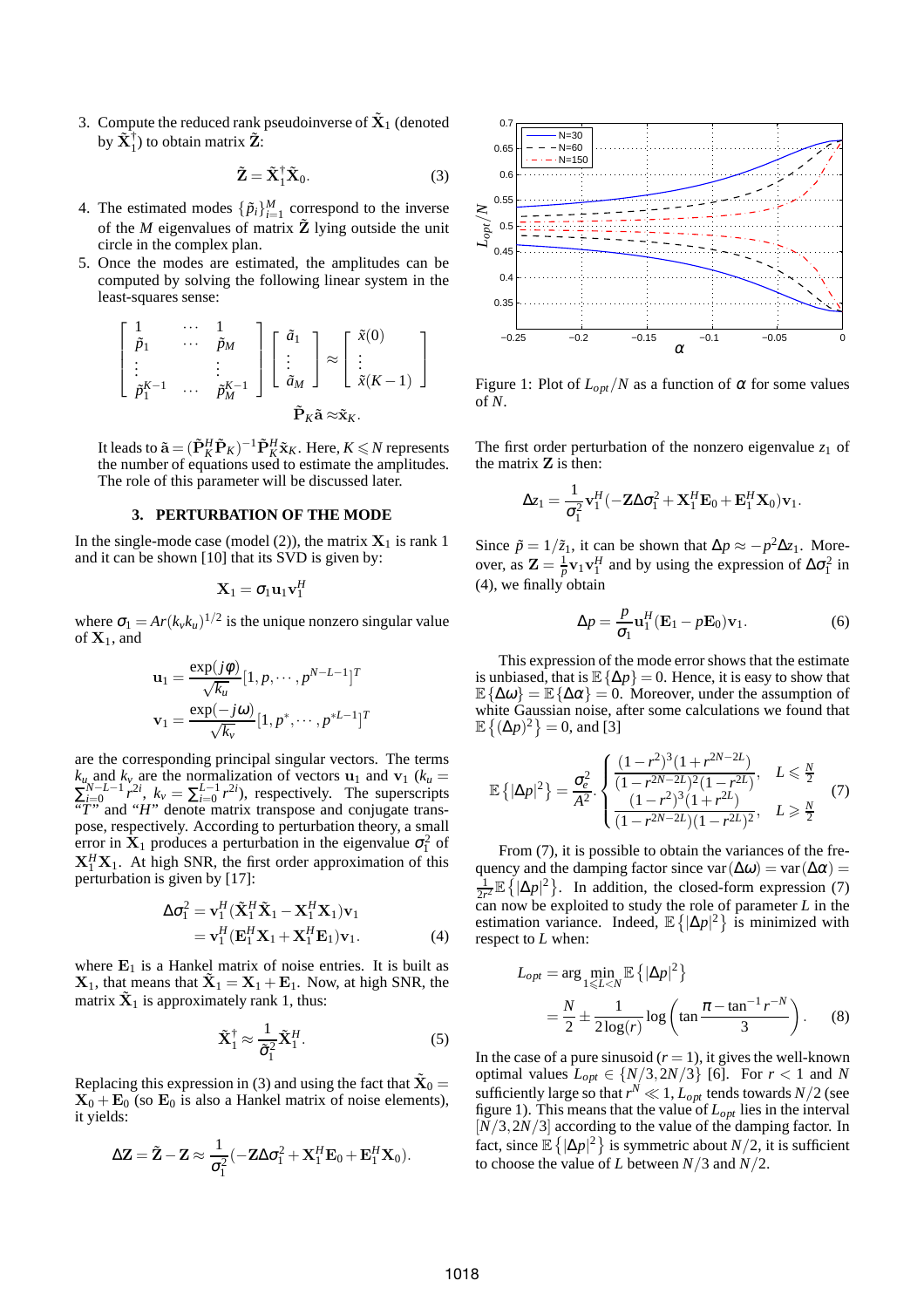## **4. PERTURBATION OF THE AMPLITUDE**

In the single-mode case given by model (2), the amplitude estimation calls for the resolution of the following linear system:

$$
\tilde{\mathbf{p}}_K.\tilde{a} \approx \tilde{\mathbf{x}}_K
$$

where  $\tilde{\mathbf{p}}_K = [1, \tilde{p}, \dots, \tilde{p}^{K-1}]^T$ ,  $\tilde{\mathbf{x}}_K = [\tilde{x}(0), \dots, \tilde{x}(K-1)]^T$  and  $K \leq N$ . The least-squares solution is then given by:

$$
\tilde{a} = (\tilde{\mathbf{p}}_K^H \tilde{\mathbf{p}}_K)^{-1} \tilde{\mathbf{p}}_K^H \tilde{\mathbf{x}}_K.
$$

By considering the noise in the vector  $\tilde{\mathbf{x}}_K$  and the estimation errors in  $\tilde{\mathbf{p}}_K = \mathbf{p}_K + \Delta \mathbf{p}_K$ , the first-order perturbation in the amplitude can be derived:

$$
\Delta a = \frac{1}{k_p} \mathbf{p}_K^H (\mathbf{e}_K - a \mathbf{p}_K' \Delta p)
$$
(9)

where  $\Delta p_K = p'_K \Delta p$ ,  $p'_K = [0, 1, 2p, \dots, (K-1)p^{K-2}]^T$ ,  $e_K = [e(0), \cdots, e(K-1)]^T$ , and  $k_p = \sum_{i=0}^{K-1} r^{2i}$ . From this expression it is easy to conclude that, if the estimate of *p* is unbiased (i.e.  $\mathbb{E}\{\Delta p\} = 0$ ), then the least-squares estimate of *a* is also unbiased since  $\mathbb{E} \{ \Delta a \} = -(a/k_p) \mathbf{p}_K^H \mathbf{p}_K' \mathbb{E} \{ \Delta p \} = 0.$ Thus,  $\mathbb{E} \{\Delta A\} = \mathbb{E} \{\Delta \phi\} = 0$ . Moreover, it can be easily shown that  $\mathbb{E}\left\{(\Delta a)^2\right\} = 0$ . The calculation of the variance of the complex amplitude  $(\mathbb{E}\left\{|\Delta a|^2\right\})$  is more tedious. The main steps are now given. First, from (9) we have

$$
|\Delta a|^2 = (\mathbf{p}_K^H \mathbf{e}_K \mathbf{e}_K^H \mathbf{p}_K + A^2 |\Delta p|^2 \mathbf{p}_K^H \mathbf{p}_K' \mathbf{p}_K^H \mathbf{p}_K - 2\Re[\mathbf{a}\mathbf{p}_K^H \mathbf{p}_K' \Delta p \mathbf{e}_K^H \mathbf{p}_K]/k_p^2.
$$

where  $\mathfrak{R}[\cdot]$  denotes the real part of a complex number. Applying mathematical expectation and using the fact that  $e(n)$ is zero-mean uncorrelated complex noise, we obtain

$$
\mathbb{E}\left\{|\Delta a|^2\right\} = (\mathbf{p}_K^H \mathbb{E}\left\{\mathbf{e}_K \mathbf{e}_K^H\right\} \mathbf{p}_K + A^2 |\mathbf{p}_K^H \mathbf{p}_K'|^2 \mathbb{E}\left\{|\Delta p|^2\right\}\n- 2\Re[a\mathbf{p}_K^H \mathbf{p}_K' \mathbb{E}\left\{\Delta p \mathbf{e}_K^H\right\} \mathbf{p}_K]/k_p^2\n= (\sigma_e^2 k_p^2 + A^2 |\mathbf{p}_K^H \mathbf{p}_K'|^2 \mathbb{E}\left\{|\Delta p|^2\right\}\n- 2\Re[a\mathbf{p}_K^H \mathbf{p}_K' \mathbb{E}\left\{\Delta p \mathbf{e}_K^H\right\} \mathbf{p}_K])/k_p^2.
$$

Finally, replacing ∆*p* in (6) leads to the following expression:

$$
\mathbb{E}\left\{ |\Delta a|^2 \right\} = \frac{\sigma_e^2}{k_p} + \frac{A^2 s_K^2}{r^2 k_p^2} \mathbb{E}\left\{ |\Delta p|^2 \right\} + \frac{2\sigma_e^2 s_K m_K r^{2K}}{r^2 k_v k_u k_p^2} \tag{10}
$$

where

$$
s_K = \sum_{i=0}^{K-1} ir^{2i}
$$
  

$$
m_K = \min(K, N - K, L, N - L).
$$

Now, replacing all the variables depending on *K* in (10) leads to the final expression (11) given at the bottom of the page. Here again, it is possible to express the variances of *A* and  $\phi$  since var ( $\Delta A$ ) =  $A^2$ var ( $\Delta \phi$ ) =  $\frac{1}{2}$  E { $|\Delta a|^2$  }. Note that this derivation may be extended to other subspace-based methods for which the expression of ∆*p* in (9) in known. For instance, the expression of  $\Delta p$  for BLP and DDA may be found in [3].

# **4.1 The case of a pure sinusoid**

In order to compare the variance (11) with those derived in the literature, let us consider the particular case of an undamped sinusoid. For  $r = 1$ , we have:

$$
\mathbb{E}\left\{|\Delta a|^2\right\} = \frac{\sigma_e^2}{K} + \frac{1}{4}A^2\mathbb{E}\left\{|\Delta p|^2\right\}(K-1)^2 + \frac{\sigma_e^2 m_K(K-1)}{L(N-L)K}.
$$

The two first terms in the right-hand side (RHS) of this equation correspond to the results already presented in [4, 20] for the undamped case. The last term, corresponding to the correlation between  $e_K$  and  $\Delta p$  in (9), is neglected in [4, 20]. Now, this term is not always negligible; it depends on the values of *L* and *K*. Moreover, we can show that the global minimum of the variance of the amplitude can be achieved for  $K_{opt} \approx 0.86N$  if the prediction order *L* is fixed to minimize the variance of the mode (i.e.  $L = N/3$ ). Note that this result is more accurate than the one presented in [20] (i.e.  $K_{opt} \approx \frac{2}{3}N$ ). The two minima of  $\mathbb{E}\left\{ |\Delta a|^2 \right\}$  for  $r = 1$  and  $L = N/\overline{3}$  are:

$$
K_{opt} = \begin{cases} 0.53N, & \text{for } N/3 \le K \le 2N/3\\ 0.86N, & \text{for } 2N/3 \le K \le N. \end{cases} \tag{12}
$$

Here we assumed that  $L \le N/2$  thus  $m_K = \min(L, K, N - K)$ .

# **4.2 Approximation of** *Kopt* **for a damped sinusoid**

The values of *Kopt* derived in the previous subsection are valid for an undamped sinusoid and stand approximately for a moderately damped one. For a general damped sinusoid, the optimal value of *K* should be derived from the expression in (11). But this is not a simple task due to its non-linear dependence upon *K*. Hence, for practical issues, we give here approximate values of *Kopt* under the following assumptions: i)  $L \in [N/3, 2N/3]$  and  $K \ge L$ ,

$$
ii) r^{2L} \ll 1.
$$

Note that assuming  $L \in [N/3, 2N/3]$  is not very restrictive since we have seen that the optimal value of *L* lies in this interval. Assumption (ii) implies that the number of samples is large enough so that the damped sinusoid vanishes sufficiently  $(r^{2L} \ll 1 \Rightarrow r^{2N} \ll 1)$ . The combination of the two assumptions will lead us to a large sample approximation of  $K_{opt}$ . First,  $\mathbb{E}\left\{ |\Delta p|^2 \right\}$  may be approximated by:

$$
\mathbb{E}\left\{ |\Delta p|^2 \right\} \approx \frac{\sigma_e^2}{A^2} \cdot \begin{cases} 1/k_u^2 k_v, & L \leq \frac{N}{2} \\ 1/k_u k_v^2, & L \geq \frac{N}{2} \end{cases}
$$

$$
\mathbb{E}\left\{|\Delta a|^2\right\} = \frac{1-r^2}{1-r^{2K}}\sigma_e^2 + \frac{A^2\mathbb{E}\left\{|\Delta p|^2\right\}}{r^2} \left(\frac{r^2}{1-r^2} - \frac{Kr^{2K}}{1-r^{2K}}\right)^2 + \frac{2\sigma_e^2}{r^2k_vk_u} \left(\frac{r^2}{1-r^2} - \frac{Kr^{2K}}{1-r^{2K}}\right) \frac{(1-r^2)m_Kr^{2K}}{1-r^{2K}}\tag{11}
$$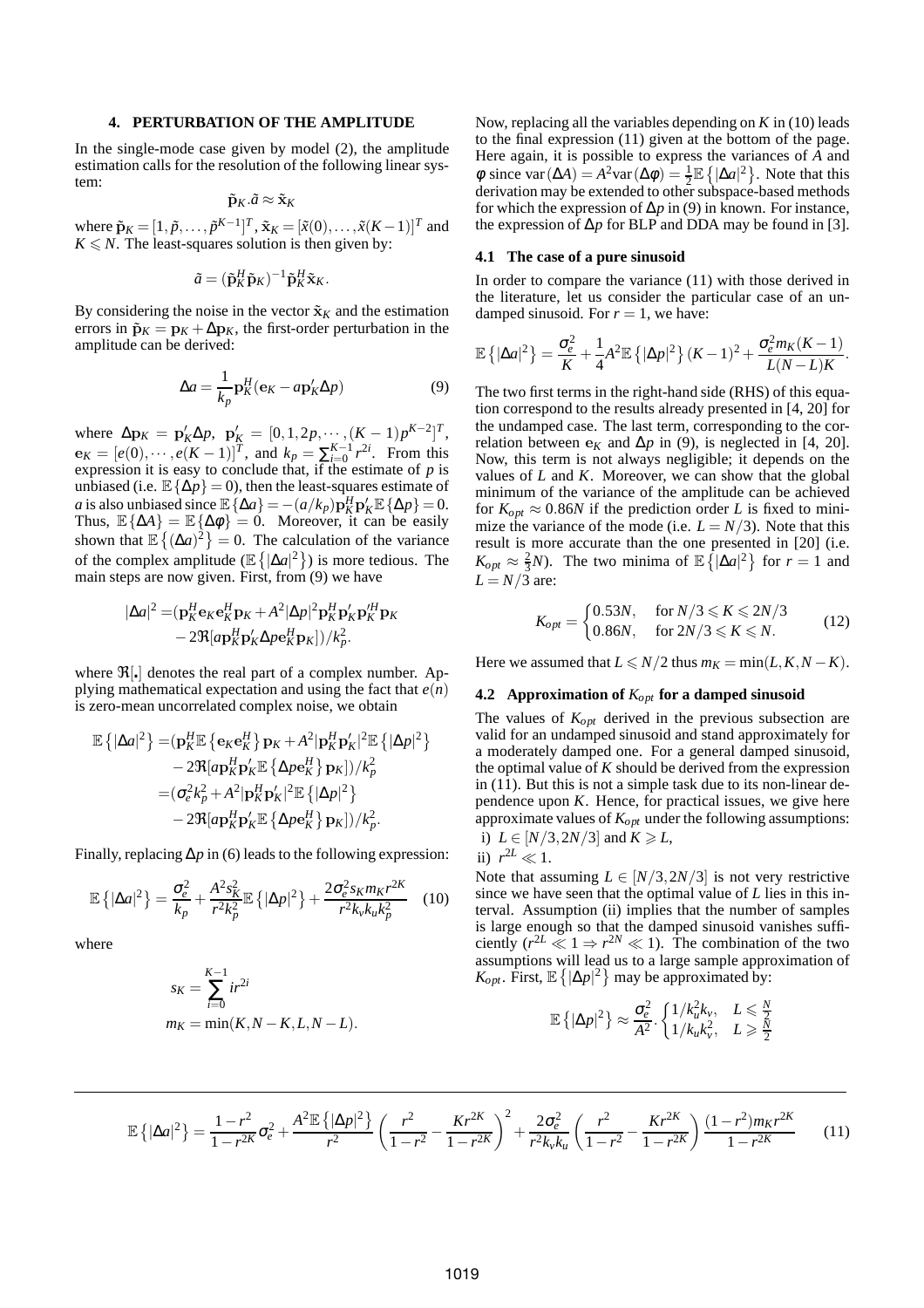where  $k_v \approx k_u \approx 1/(1 - r^2)$ , using assumption (ii). Then, deriving (11) with respect to *K* and using the aforementioned two assumptions leads to the following approximate optimal values of *K*:

$$
K_{opt} \approx \begin{cases} \min(L, N - L) + \frac{0.5 + r^2}{1 - r^2}, & \text{if } m_K \in \{L, N - L\} \\ 0.5N + \frac{1 + r^2}{4(1 - r^2)}, & \text{if } m_K = N - K. \end{cases}
$$
(13)

#### **5. NUMERICAL SIMULATIONS**

Consider a complex sinusoidal signal of amplitude  $a = 1$ and angular frequency  $\omega = \pi/2$ , with  $N = 30$  samples. The damping factor is set to two values:  $\alpha = 0$  (pure sinusoid) and  $\alpha = -0.1$ . The noise variance is chosen so that the peak SNR is equal to 40 dB. The theoretical and experimental (for 1000 Monte Carlo runs) variances of the mode estimates versus the prediction order *L* are given in figure 2. We observe that the theoretical and simulated variances are very close. Moreover, the theoretical expression of *Lopt* in (8) is confirmed by simulations. Indeed, we can observe that  $L_{opt} \in \left\{\frac{1}{3}N, \frac{2}{3}N\right\}$  for  $\alpha = 0$  (*r* = 1) and  $L_{opt} \in \{12, 18\}$  for  $\alpha = -0.1$ , which correspond to the values found with relation  $(8)$ . At these points, the variance is close to the Cramér-Rao bound (CRB) [18].

Now, let us set *L* to its optimal value ( $L = 10$  for  $\alpha = 0$ ) and  $L = 12$  for  $\alpha = -0.1$ ). A plot of the amplitude variance versus  $K$  is given in figure 3. Here again, one can check the precision of the theoretical expression. In addition, we observe that the minimum variance is achieved in the undamped case for  $K \approx 16$  and  $K \approx 26$ , which correspond to the values found using equation (12). For a damped signal, this minimum is reached for  $K \approx 20$  which is near the value given by (13):  $K_{opt} \approx 19.3$ . The position of the second (local) minimum ( $K_{opt} \approx 10$ ) does not satisfy assumption (i) in subsection 4.2, therefore it cannot be expressed by (13). Generally speaking, the plots of both simulation and theoretical variances show that a damped mode requires less equations than an undamped one to obtain an accurate estimate of the amplitude.

The last simulation is intended to assess the value of the SNR from which the derived expression of the amplitude variance is valid. This is an important point which depends not only on the actual value of the SNR but also on the damping factor  $\alpha$ . Thus, the simulation presented here is performed with  $\alpha = -0.1$ . The parameters *L* and *K* are set to their optimal values:  $L = 10$  and  $K = 20$ . The results achieved for different values of the SNR are given in figure 4. We observe that the theoretical expression of the mean-square error is valid beyond a threshold SNR, which is about 10 dB in our case. Of course, this is not a general result because the threshold SNR also depends on the damping factor. Hence, the threshold will be smaller for a pure sinusoid and larger for a strongly damped one.

# **6. CONCLUSION**

We have presented a first-order perturbation analysis of a well-known subspace-based method in the estimation of a single damped sinusoidal signal. The analytical expressions obtained allow one to tune accurately the estimator in order to obtain a minimal variance on both the mode (frequency



Figure 2: Comparison between theoretical and estimated variances of the pulsation for various values of *L*. (a)  $\alpha = 0$ ; (b)  $\alpha = -0.1$ .

and damping factor) and the amplitude. These expressions have been confirmed by numerical simulations. The main conclusion stemming out from this work is the importance of the damping factor: the optimal design parameters (*L* and *K*), allowing to reach the minimum variance, strongly depend on it. In practice, a heuristic approach is to choose  $L \in [N/3, N/2]$  and  $K \in [0.53N, 0.86N]$ , because the variances do not vary much in these intervals, both for a damped and an undamped sinusoid. This conclusion remains approximately valid for well separated multiple modes if the damping factors are almost equal.

#### **References**

- [1] Y. Bresler and A. Makovski. Exact maximum likelihood parameter estimation of superimposed exponential signals in noise. *IEEE Trans. Acoust. Speech Signal Processing*, 34(5):1081–1089, 1986.
- [2] E.-H. Djermoune and M. Tomczak. Statistical analysis of the Kumaresan-Tufts and matrix pencil methods in estimating a damped sinusoid. In *Proc. European Signal Process. Conf.*, Vienna, Austria, 2004.
- [3] E.-H. Djermoune and M. Tomczak. Perturbation analysis of subspace-based methods in estimating a damped